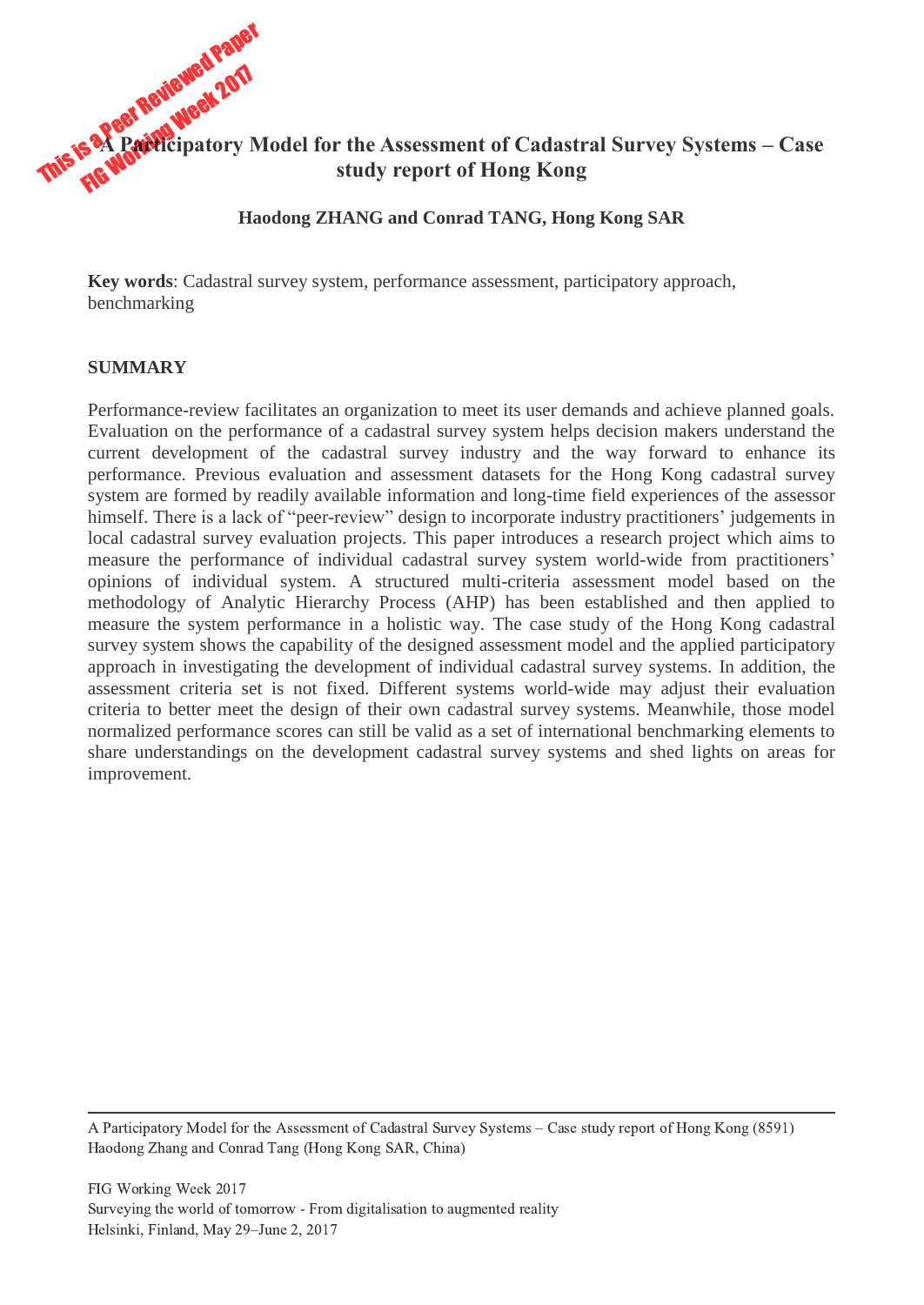# **A Participatory Model for the Assessment of Cadastral Survey Systems – Case study report of Hong Kong**

## **Haodong ZHANG and Conrad TANG\*, Hong Kong SAR**

## **1. INTRODUCTION**

Hong Kong was a British colony since 1840s and now being an autonomous territory of the People's Republic of China. After its reunification to the People's Republic of China in 1997, Hong Kong continues adopting the English Common Law system under the principle "One Country, Two Systems". The currently practicing cadastral model, which is an English system of deeds registration for transaction, is still solely under the Land Registration Ordinance enacted since 1844. The local system is regarded as satisfactory in supporting an easy and traceable land conveyancing system (Kowk and Tang, 2010 and Tang, 2010). However, as an indispensable component of the land administration system, the efficiency of the local cadastral survey services has long been complained by its practitioners (Tang, 2004; Wootten, 2004; Leung, 2007; Koo, 2013 and Lai et al., 2015).

As emphasized by Williamson (2001), a fuller understanding on the characteristics of the subject cadastral system is an essential prerequisite to implement new policy to the system. Evaluation on the system design and performance is one of the most applied methodologies in the field of cadastre and land management (see McLaughlin, 1978; Williamson, 1981; Enemark et al., 2004; and Mitchell et al., 2008) and the evaluation results can be regarded as an important knowledge base in further system developments.

Evaluation on the Hong Kong cadastral system is not new. Hong Kong has a well-developed land market with various segmented land professions responsible for different tasks on the land issues. Local cadastral survey practitioners, especially land surveyors, are more specifically focused on the evaluation of the cadastral survey and mapping activities. Tang (2001) introduced a conceptual assessment framework for the Hong Kong cadastral survey system based on the findings of an international cadastral systems benchmarking project that coordinated by the International Federation of Surveyors (Steudler et al., 1997). The paper discussed the need of sufficient understandings on the local cadastral survey system to implement further enhancements or reforms. Local cadastral survey practitioners further reviewed the design of Hong Kong cadastral survey system in both a systematic way (e.g. Tang, 2002) and a piecemeal way (e.g. Cheung, 2016). The evaluation or assessment datasets for the Hong Kong cadastral survey system are formed by readily available information and long-time field experiences of the assessor himself. There is a lack of "peer-review" design to incorporate industry practitioners' judgements in previous local cadastral survey evaluation projects.

This paper introduces a research project which aims to measure the performance of individual cadastral survey system world-wide from practitioners' opinions of individual system. A structured multi-criteria assessment model based on the methodology of Analytic Hierarchy Process (AHP) has been established and then applied to measure the system performance in a holistic way. A

 A Participatory Model for the Assessment of Cadastral Survey Systems – Case study report of Hong Kong (8591) Haodong Zhang and Conrad Tang (Hong Kong SAR, China)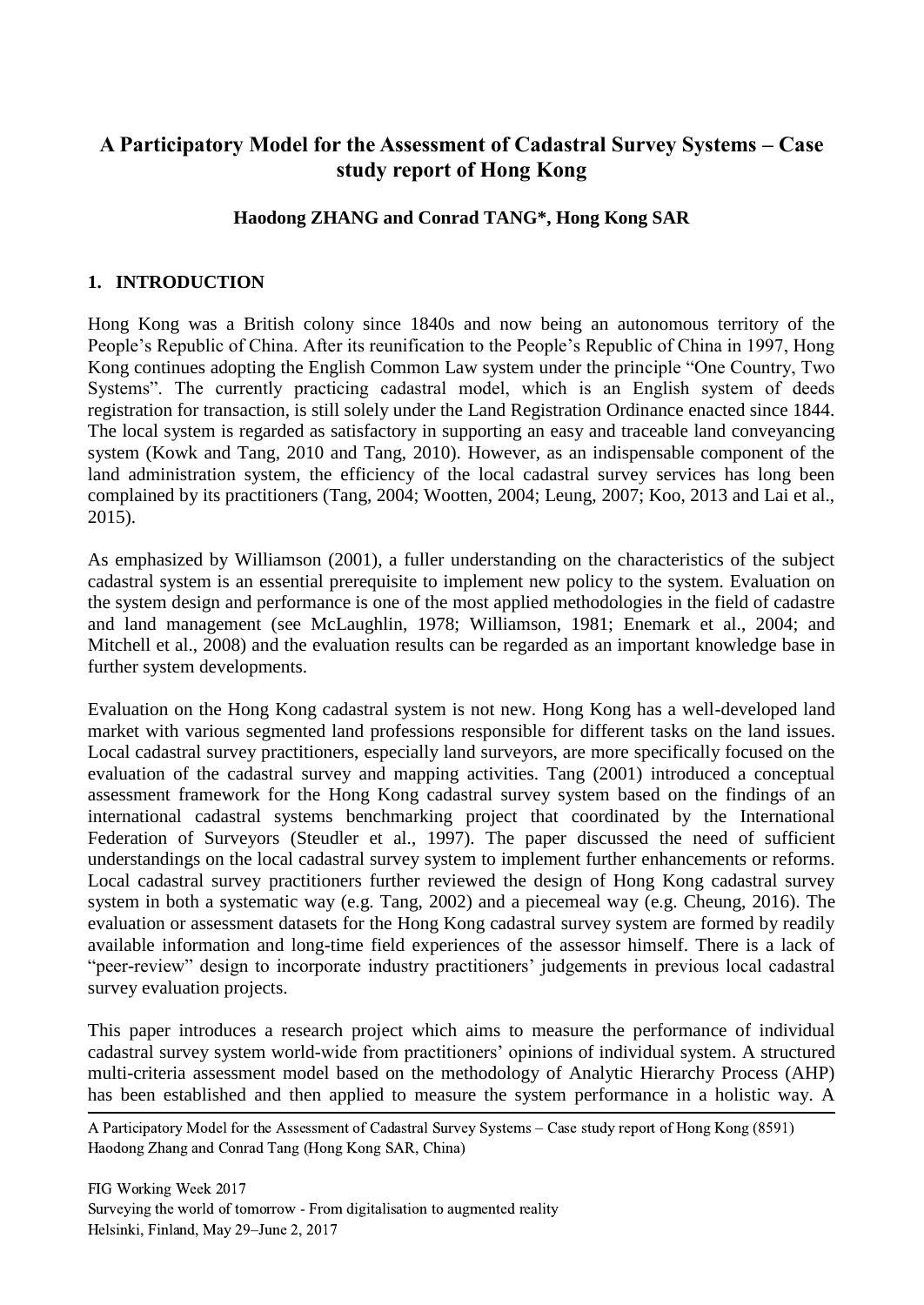participatory scheme in implementing the established model has been developed and approached in Hong Kong to conduct a case study on the assessment of local cadastral survey system. Under the coordination of the Land Surveying Division (LSD) of The Hong Kong Institute of Surveyors (HKIS), questionnaires have been sent to its corporate members, associate members and probationers. Collected evaluation datasets have been imported to and then analyzed by the assessment framework. How well the current system meets the expectations of the industry would be identified. In particular, the performance gaps of the system are shown.

This paper is structured as follows. First, the backgrounds of the Hong Kong cadastral survey system is introduced with a focus on the settings of the system design. Secondly, the contents of the established evaluation framework are explained. Definitions of the proposed assessment criteria and the functions of applied AHP methodology are interpreted. And the implementation strategy and procedures are discussed. Thirdly, the results of this evaluation case study project are presented and analyzed. Findings on the performance of current Hong Kong cadastral survey system are pointed out. Finally, the capability of the design assessment scheme and further recommendations on the evaluation of cadastral survey systems are discussed and concluded.

# **2. HONG KONG CADASTRAL SURVEY SYSTEM, THE DESIGN**

Hong Kong locates at the south-eastern tip of China and has a land area around 1100 square kilometers. Most of the population dwells in the highly dense Hong Kong Island, Kowloon Peninsula and the flat land in the New Territories and outskirt islands. New Territories consists more than 80% of the total area of Hong Kong and much of the area are still rural. Around 40% Hong Kong land are country parks and nature reserves and the currently developed land area is about 25% of total area. Hong Kong's population is approximately 7.4 million in 2016 (Census and Statistics Department, 2016).

The cadastral system in Hong Kong includes basically land registration and land boundary survey. The purpose of the local cadastral system is mainly for the transaction of land ownership, and has remained largely unchanged. The general boundary system is only designed for the identification of the location of a land lot. Hong Kong adopts a deed registration system governed by the Land Registration Ordinance (LRO) which was enacted in 1844. Prior to the enactment of Land Survey Ordinance (LSO) in 1995, no legal provision was applied to regulate land subdivision, the local cadastral survey procedures or standards. In essence, the enacted Land Survey Ordinance still lacks of measures to monitor local cadastral survey services other than subdivisions. In 2004, Land Titles Ordinance (LTO) as a parallel registration mode was introduced. Land Registry planed to convert the existing deeds system to titles system upon the commencement of the Land Titles Ordinance. As at 2012, a "Two-Stage Conversion Mechanism" (The Land Registry, 2015) is being considered and continuing discussed with the stakeholders are being held.

Almost all 300,000 land lots in Hong Kong are registered and surveyed. Land Registry is a selffinancing government department providing registration service, and the Survey and Mapping Office of the Lands Department maintains the cadastral survey records. The documents kept by the Land Registry, including the register, memorial, government lease and land grant document, are the basic legal textual components of the cadastral system. The land register and memorial are kept in

 A Participatory Model for the Assessment of Cadastral Survey Systems – Case study report of Hong Kong (8591) Haodong Zhang and Conrad Tang (Hong Kong SAR, China)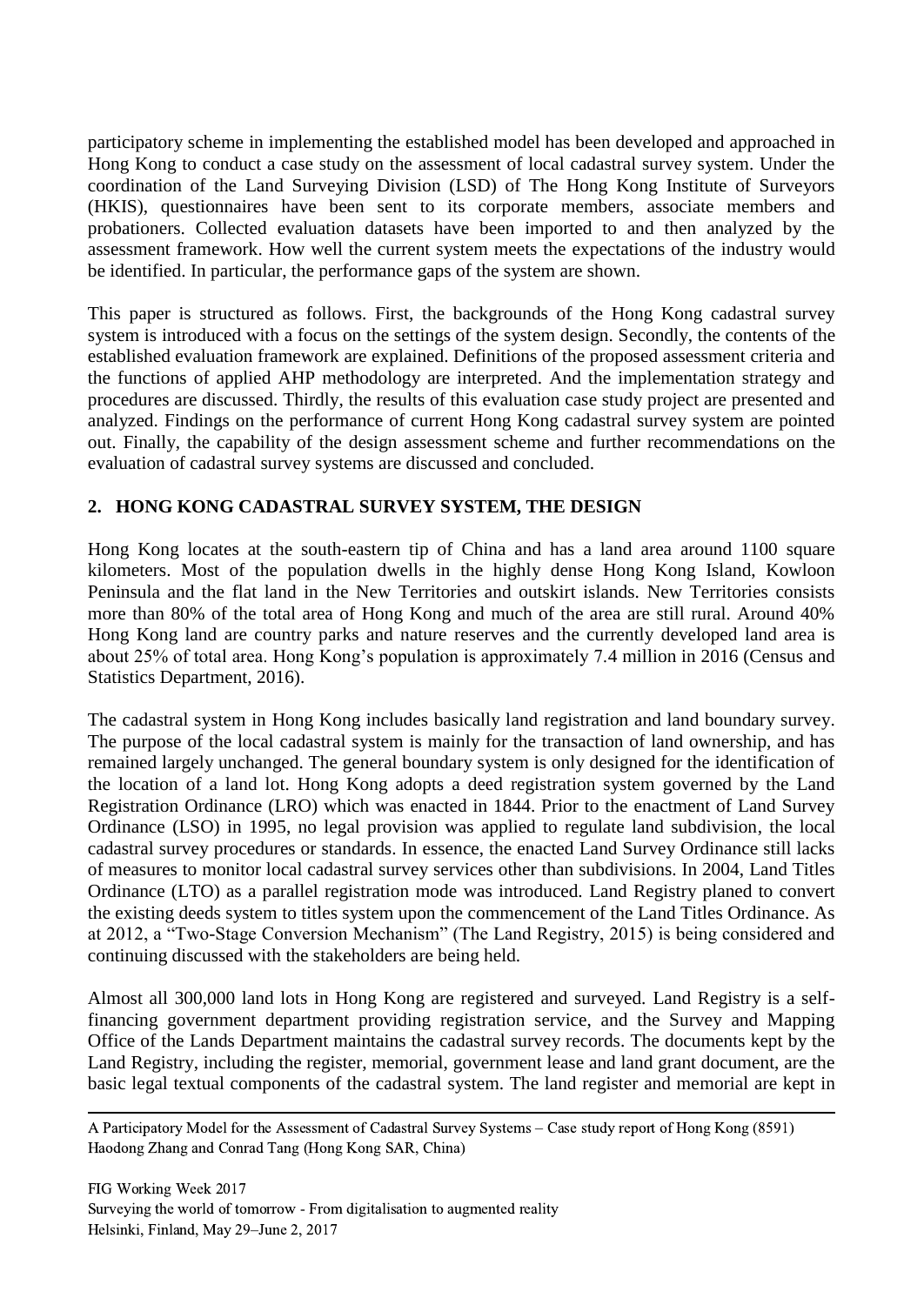database and lease documents are stored in scanned image files. Other government departments keep land data without direct cadastre related law prescriptions. For example, the Survey and Mapping Office keeps the graphic components (land boundary records) of the cadastral system. Planning Department keeps the land use designation data. Rating and Valuation Department keeps the property valuation data.

As the land register is only an index of the registered documents, properties may be subjected to unregistered interests. Other land rights as well as boundary rights have to be traced back to the original grant document. Too many of these attached cadastral plans were surveyed in the early 1900s. In addition, adverse possession is allowed, if not encouraged. To acquire a title by adverse possession under the Limitation Ordinance, it takes 12 years (20 years before 1991) for private lots and 60 years for government land. These settings certainly increase the uncertainties of local land boundary system. Meanwhile, we land surveyors should also admit that these settings do call for more land surveying services in current land development industry.

Basically, there exists a three-tier structure of land surveying professional organizations. The Hong Kong Institute of Surveyors (HKIS) is the professional organization for surveyors and the institute is incorporated under The Hong Kong Institute of Surveyors Ordinance (Cap.1148). A LSD corporate member of the HKIS may apply for the Registered Professional Surveyor (RPS) after one year of local practice and Authorized Land Surveyor (ALS) after one year of local cadastral surveying practice. Both registration boards are formed under the Surveyors Registration Ordinance (Cap.417) and Land Survey Ordinance (Cap.473) respectively. To date, there are total 270 corporate members registered in the LSD (HKIS, 2016). After the enactment of the LSO in 1995, ALS from the private sector takes up the bulk cadastral survey services which include the subdivision, re-definition lot boundaries and setting out of boundary marks. Land surveyors in the public sector are responsible for the survey and definition of new land parcels. They also maintain the cadastral survey records and provide cadastral survey related information and advices to stakeholders from both public sector and private sector.

Both the Hong Kong Government and the private sector spend a considerable sum of money in the maintenance of the cadastral records. Hong Kong does not lack of survey data but the survey results are not legally ensured. We need a comprehensive measure of the performance of the current system. This research project attempts to collect system performance data through an established framework and compares local cadastral practitioners' understandings on the system performance.

# **3. AN ASSESSMENT FRAMEWORK TO MEASURE THE PERFORMANCE**

Evaluation on the design of individual cadastral survey system needs extensive resources and exhaustive research on every perspectives of the specific system. Measuring the systems' performance is the methodology that widely applied in the cadastral evaluation projects. To measure the fitness of a cadastral survey system in a holistic way, a structured assessment framework covers the technical, economic, legal and institutional settings is designed. Figure 1 lists the general framework of the assessment elements for the performance evaluation of a cadastral survey system. The overall performance of a cadastral survey system is divided into four assessment dimensions, termed as: *Capability*, *Cost*, *Security* and *Service*. Under each assessment

 A Participatory Model for the Assessment of Cadastral Survey Systems – Case study report of Hong Kong (8591) Haodong Zhang and Conrad Tang (Hong Kong SAR, China)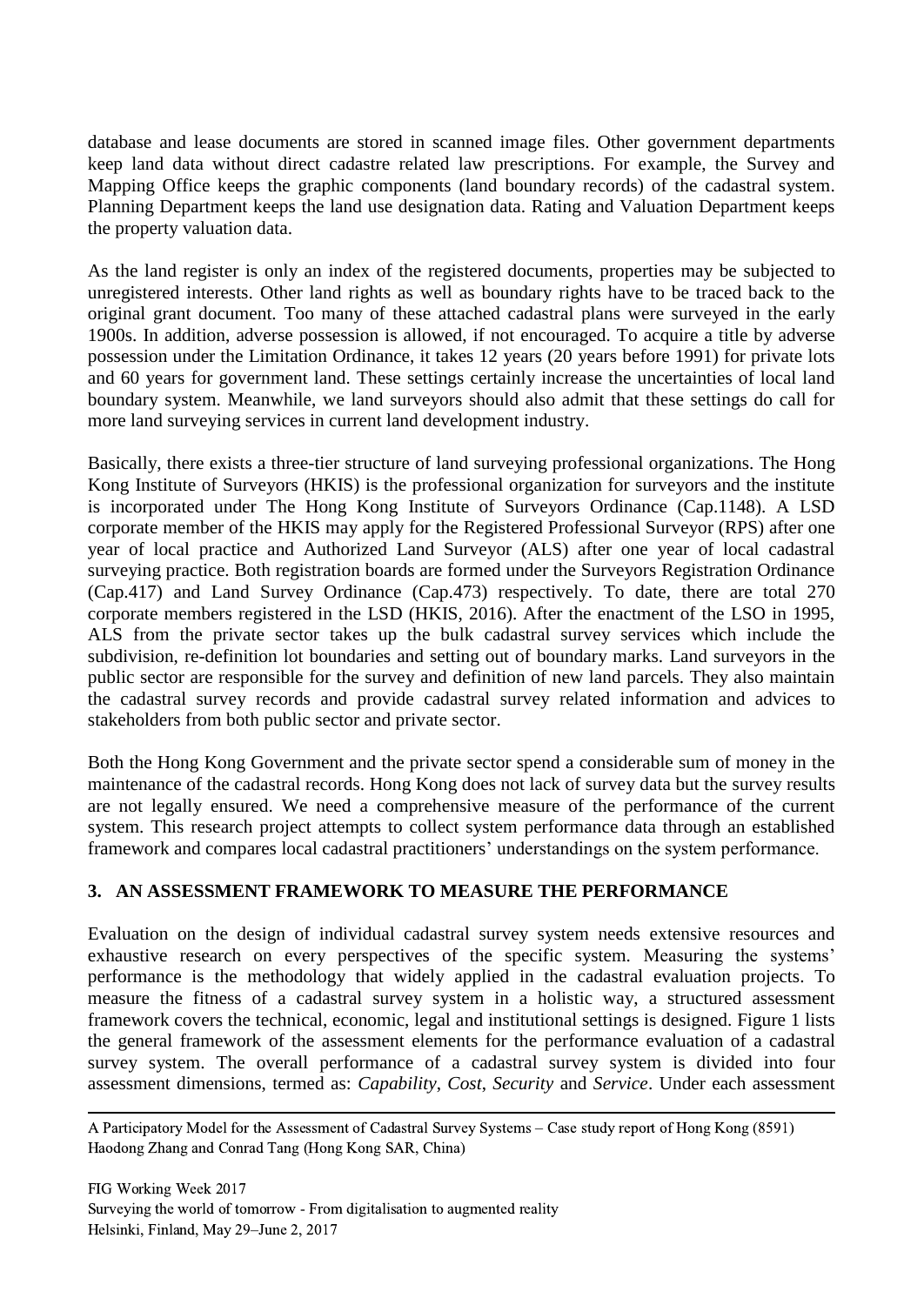dimension, three performance perspectives as indicators are selected to measure the system performance specifically.



**Figure 1.** Assessment dimensions and performance indicators

The key evaluation criteria on the general fitness of a cadastral survey system are: 1) whether the cadastral survey products are trusted by the users; and 2) whether the cadastral survey services are widely used by land professions. This set of key evaluation criteria is first summarized by Williamson (2000) in assessing the successfulness of land administration systems. Here, those evaluation principles are applied. The assessment objectives are represented in Figure 2. Assessments on the aspects of *Capability* and *Security* are applied to measure the trustability of the current cadastral survey services. Assessments on the aspects of *Cost* and *Service* are conducted to test the extensiveness of the current cadastral survey services.

 A Participatory Model for the Assessment of Cadastral Survey Systems – Case study report of Hong Kong (8591) Haodong Zhang and Conrad Tang (Hong Kong SAR, China)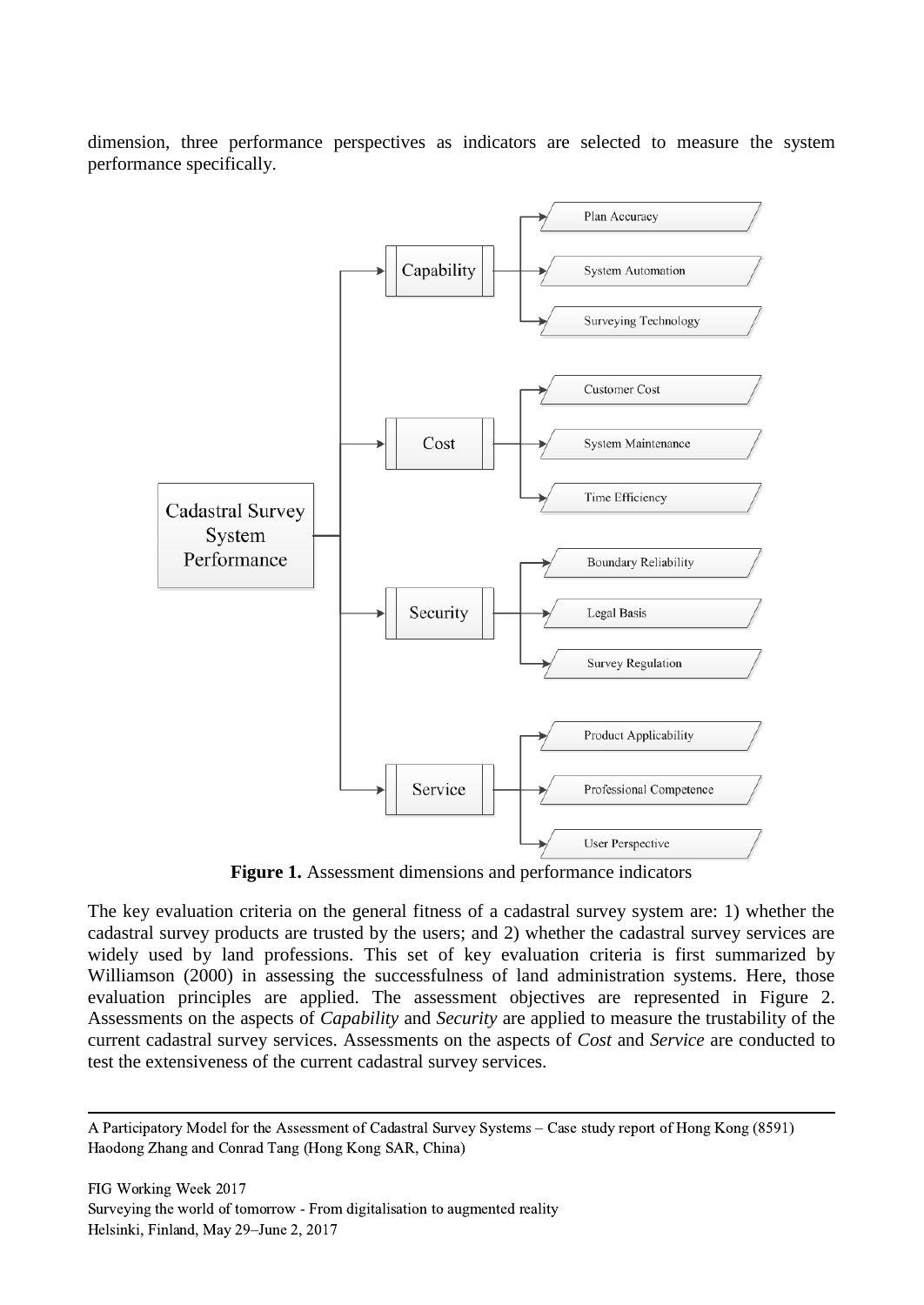

**Figure 2.** Assessment objectives of the framework

### **3.1 Assessment Criteria**

Achieve common understandings on the selected assessment criteria is always difficult. Explanations on the definitions of generalized terms and assessment aims are required. In addition, a balance between length of the explanations and the degree of the details must be achieved when designing the questionnaire for data collection. Here, the proposed definitions and objectives of each selected assessment elements are illustrated.

#### 3.1.1 Capability

There are three performance indicators under *Capability*: *Plan Accuracy*, *Surveying Technology*, and *System Automation*. *Plan Accuracy* intends to measure the positional accuracy of the currently produced cadastral survey plans. *Surveying Technology* measures the technical capability and efficiency in survey and mapping required rights, responsibilities and restrictions by currently adopted surveying methodology. *System Automation* measures the automation level of the cadastral survey system with a focus on the database and data model approach.

### 3.1.2 Cost

Three sub-criteria under *Cost*: *Customer Cost*, *System Maintenance*, and *Time Efficiency*. *Customer Cost* measures the individual burden to use the cadastral survey services. *System Maintenance* measures the government burden in maintaining the current cadastral survey operations. *Time Efficiency* considers the cost in time dimension by measuring the time efficiency on using or providing cadastral survey services.

#### 3.1.3 Security

Three sub-criteria are selected under *Security*: *Boundary Reliability*, *Legal Basis*, and *Survey Regulation*. *Boundary Reliability* measures the stability of the boundary system and efficiency of

 A Participatory Model for the Assessment of Cadastral Survey Systems – Case study report of Hong Kong (8591) Haodong Zhang and Conrad Tang (Hong Kong SAR, China)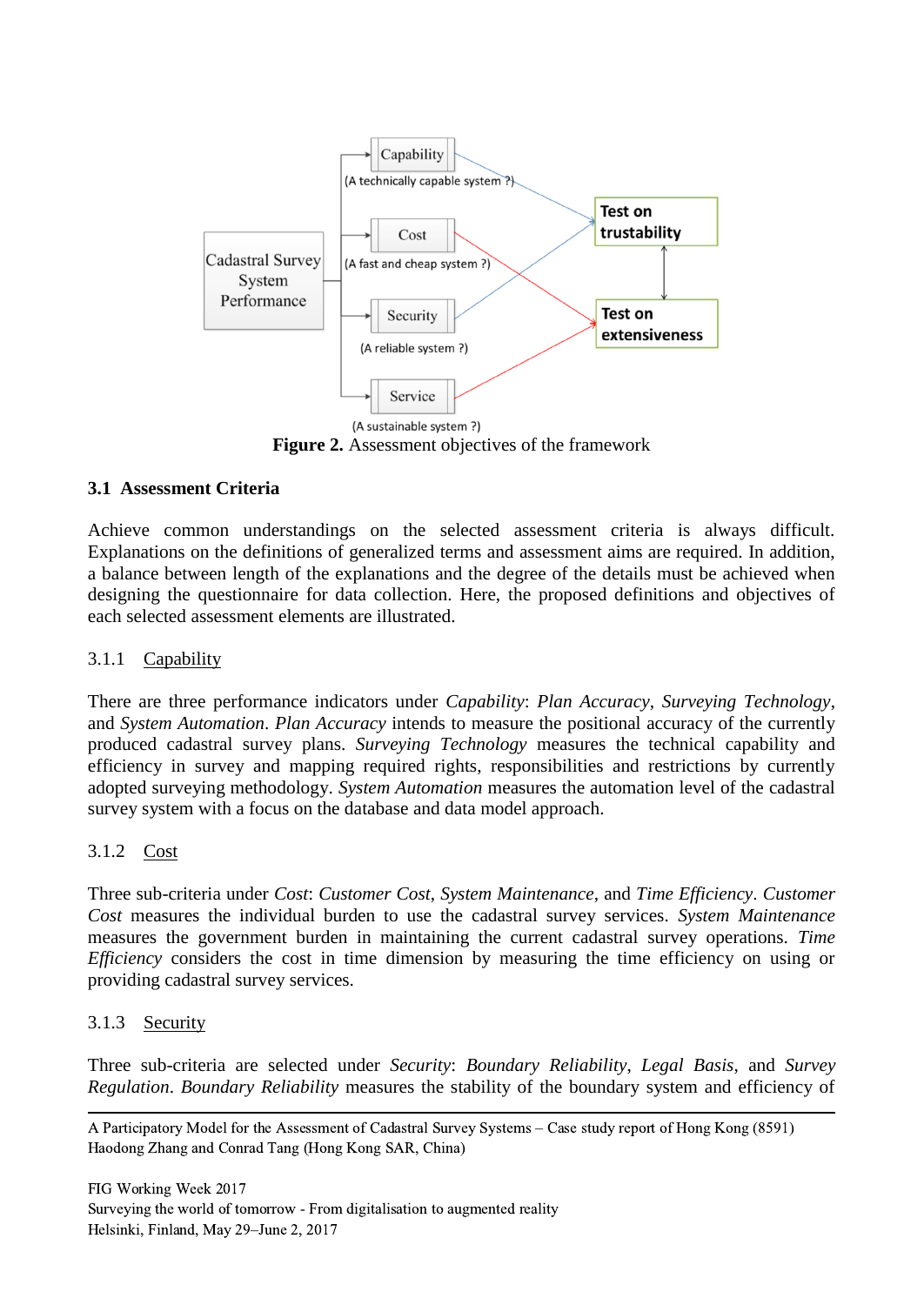the currently surveyed boundaries. *Legal Basis* intends to exam the performance of the updated legislation for the operation of cadastral survey services and authorization of legal boundary for surveying. *Survey Regulation* measures the appropriateness of the technical and administrative guidance for the cadastral survey industry.

## 3.1.4 Service

There are three sub-criteria under *Service*: *Product Applicability*, *Professional Competence*, and *User Perspective*. *Product Applicability* measures the level of adopting cadastral survey outputs by land professions and the involvement of those products for further system development. *Professional Competence* considers the efficiency of professional services in fulfilling the requirements of the system end-users; it also aims to test the appropriateness of current licensing and practicing system for the cadastral surveyors. *User Perspective* measures the quality of the cadastral survey outputs from the perspective of system end-users.

### **3.2 Assessment Methodology**

The established assessment criteria set covers the fundamental aspects of a cadastral survey system. A successful evaluation project also needs appropriate assessment methodology and sufficient feedbacks to analyze the system performance and identify the gaps.

Generally, there are three sets of datasets or judgements are required to be collected from local cadastral practitioners through questionnaire or interview. Firstly, the relative importance of each criterion needs to be determined by the assessors' judgements. It reflects the weight of different performance perspectives in constructing a desired system performance. Secondly, the fulfillment level of the current system needs to be evaluated under each criterion. Performance gaps can be identified by this set of evaluation data. Thirdly, a set of performance data or empirical data needs to be collected from experienced local practitioners to check what the current performance of the system is. Those datasets will be further correlated with the first two sets of evaluation data in contributing a comprehensive view of the performance level of current Hong Kong cadastral survey system

### 3.2.1 Criteria weight determination methodology

Analytic Hierarchy Process (AHP) as one of the most widely used Multi-Criteria Decision Analysis (MCDA) methodology is applied in determining the weight of the selected assessment criteria listed in Figure 1. The function of AHP pairwise comparison is the foundation of this MCDA methodology. It is capable to structure complex decisions from a set of pairwise comparisons. Here, we adopted the fundamental AHP algorithm with the most common Satty's 9-point pairwise comparison scale (Satty, 1980) to derive the weight of the criteria set. A thorough explanation of AHP algorithms will not be discussed in this paper, but can be found at Satty (1980).

In this project, total five groups of pairwise comparisons are required to be settled by the assessor. The first group pairwise comparisons are among the four selected assessment dimensions. Under each assessment dimension, the weight of the performance indicators is also needed to be

 A Participatory Model for the Assessment of Cadastral Survey Systems – Case study report of Hong Kong (8591) Haodong Zhang and Conrad Tang (Hong Kong SAR, China)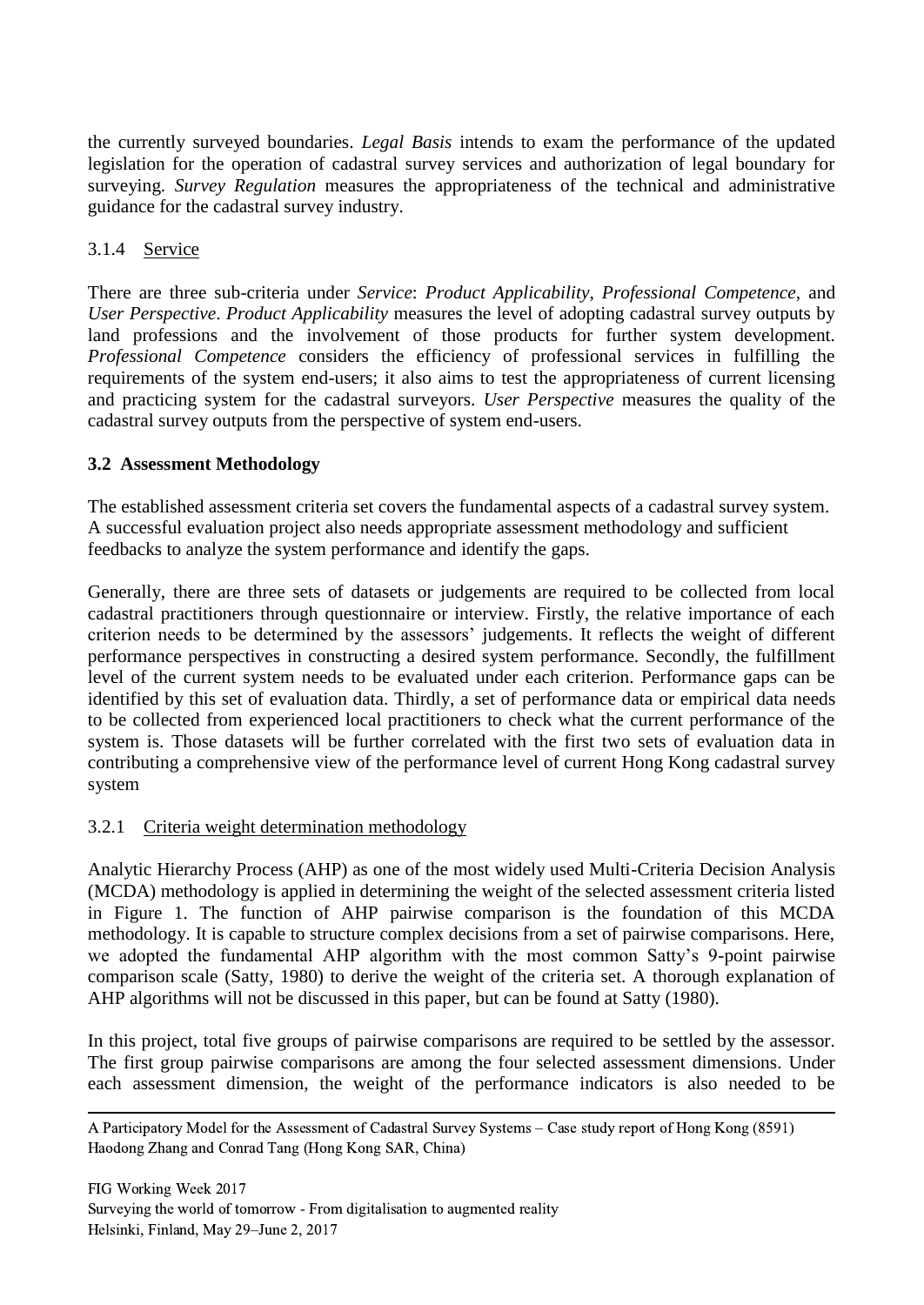determined. Hence, the relative importance of each performance indicators and the assessment dimensions can be settled. The criteria weight pattern reflects assessor's recognition on the constitution of an optimal system performance.

### 3.2.2 Performance gap evaluation methodology

After settle the weight of different performance indicators in contributing a desired cadastral survey system performance, the next step is evaluating the current system performance level under each criterion. The established model adopts the scheme of self-assessment to evaluate the current cadastral survey system. Benchmarking with the *Should-be Performance*, assessors are required to give their own judgements on their satisfaction level of the *Achieved Performance* under each assessment criterion. Here, *Achieved Performance* indicates the actual achieved performance level; *Should-be Performance* indicates the performance level that best-fits the current industry requirements. Total five performance levels and their corresponding performance scores are predefined from *Very Poor* (0 marks) to *Very Good* (100 marks).

### 3.2.3 Performance data collection and correlation exercises

The first two sets of evaluation data focus on the weight or relative importance of each performance aspects and the fulfillment level of the current system under each performance indicator. Both these two assessment issues are aim to test the generalized satisfaction perception on the current cadastral survey system from each assessor. A further step to collect achieved system performance datasets on is essential to explore the development of the system and shed the lights on further system enhancements. Thus a set of performance review questions are designed and distributed to experienced local cadastral surveyors. The acquired performance and empirical datasets can be further correlated with those previously collected performance scores.

#### **3.3 Implementation Strategy**

The core task of implement the proposed assessment model is to collect judgments and performance datasets from local cadastral survey practitioners. Under the coordination of LSD, the strategy of implementing the established model in the Hong Kong cadastral survey industry can be divided into three stages.

At stage 1, a consultancy panel has been established. We supposed land surveyors are the type of stakeholders who know the system most. At this stage, as the key players of the system, 14 land surveyors or surveying backgrounds members from public sector, private sector and academic are formed this consultancy panel. Through interview and questionnaire, opinions and comments have been collected to calibrate and refine the assessment criteria and model structure.

At stage 2, a performance evaluation questionnaire aims to collect practitioners' evaluation on the weight of different assessment criteria and the current performance level has been sent to all HKIS LSD members to collect their feedbacks. Local cadastral survey practitioners as the assessors are categorized into three types: *Public Sector*, *Private Sector* and *Young Surveyor*. Total 52 feedbacks have been collected.

 A Participatory Model for the Assessment of Cadastral Survey Systems – Case study report of Hong Kong (8591) Haodong Zhang and Conrad Tang (Hong Kong SAR, China)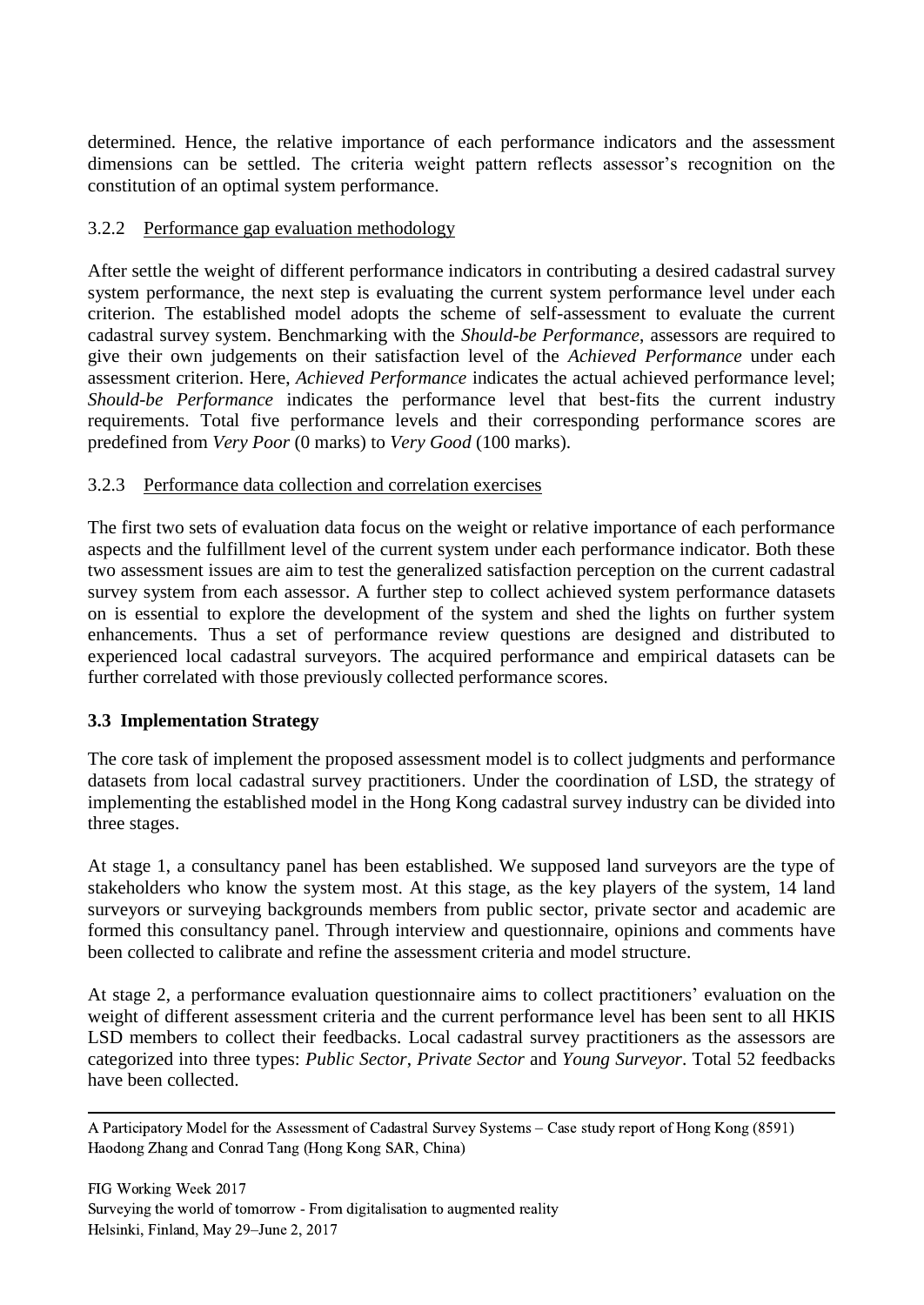At stage 3, a performance review questionnaire has been introduced and sent to experienced local cadastral practitioners from both public sector and private sector. Performance data on the local cadastral survey system with their experiences on the system performance have been collected through this set of questionnaire. Total 17 feedbacks have been collected.

Two key strategies in design the questionnaire are: 1) to be concise and 2) kept the privacy of individual assessor. The objective of the data collection is to recognize different groups of practitioners' understandings on the performance of a cadastral survey system. Thus, individual results will not be discoursed. The privacy of individual participants can be kept and only combined group results will be presented.

## **4. ASSESSMENT RESULTS AND FEEDBACKS**

Currently, we have received 52 feedbacks on the performance evaluation questionnaire and 17 feedbacks on the performance review questionnaire. Except the overall results from all assessors, group results of three types of practitioners are distinguished. *Public Sector* (surveyors from the public sector), *Private Sector* (practitioners from private sector) and *Young Surveyor* are the three groups. Here, overall questionnaire survey results and the comparisons of those three groups' results are shown respectively. The criteria weight distribution pattern, the performance scores and the supplementary performance datasets are presented below.

### **4.1 Criteria Weight**

Figure 3 shows the weight determination results of four assessment dimensions. Results indicate the participated local cadastral survey practitioners pay more attentions on the system performance under criterion *Capability* and *Security*. As defined in Figure 2, this results showing that the trustability of local cadastral survey services is highly considered. Relatively, *Private Sector* is more sensitive in *Cost* and less sensitive in *Security* than the *Public Sector* and *Young Surveyor*.

 A Participatory Model for the Assessment of Cadastral Survey Systems – Case study report of Hong Kong (8591) Haodong Zhang and Conrad Tang (Hong Kong SAR, China)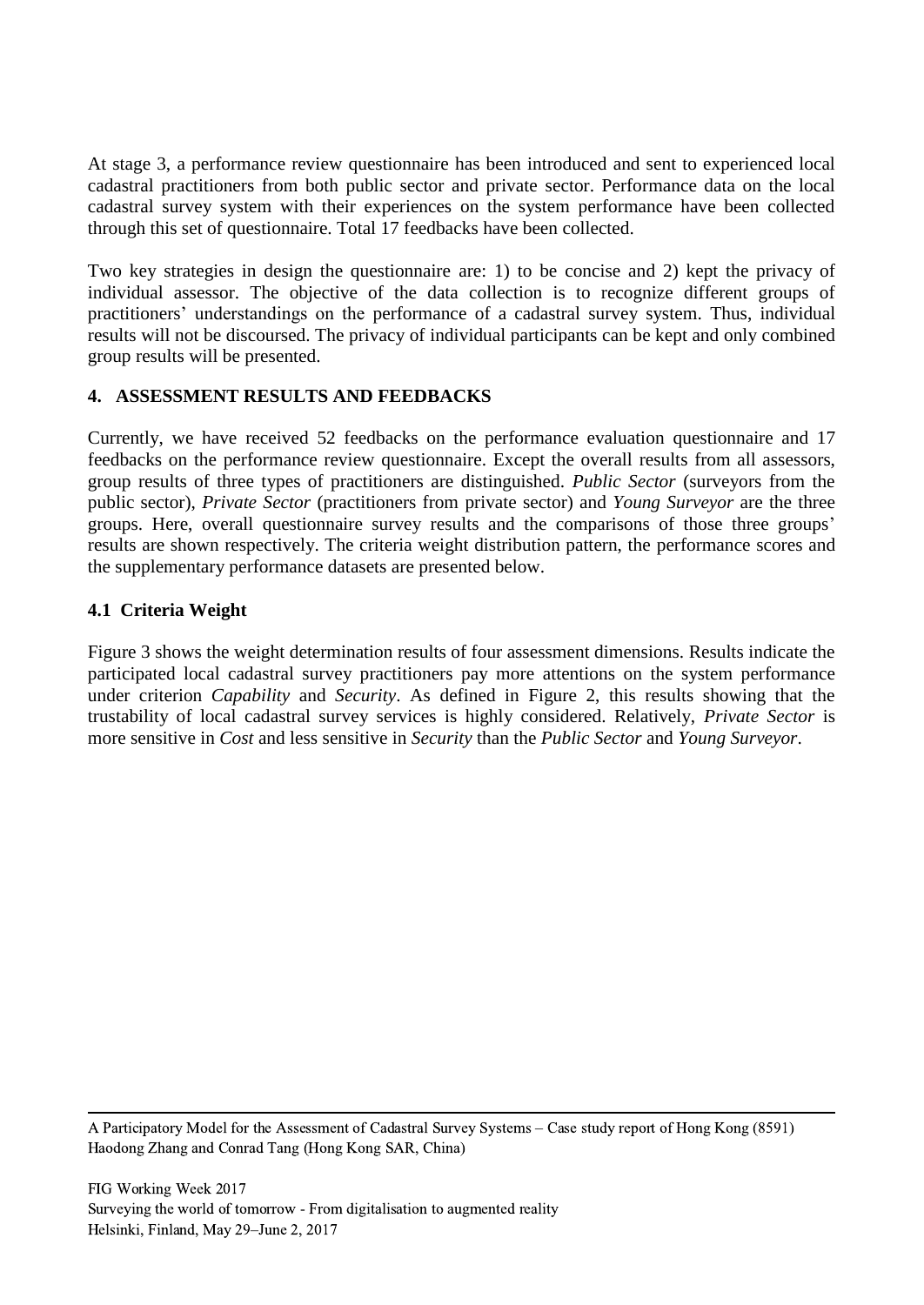

**Figure 3.** Results on weight distribution pattern of four assessment dimensions

|                                    | <b>Public Sector</b><br>(18) | <b>Private</b><br>Sector $(19)$ | <b>Young Surveyor</b><br>(15) | All (52)   |
|------------------------------------|------------------------------|---------------------------------|-------------------------------|------------|
| 1. Capability                      |                              |                                 |                               |            |
| 1.1 Plan Accuracy                  | 60                           | 52                              | 60                            | 57         |
| <b>1.2 Surveying Technology</b>    | 21                           | 23                              | 18                            | 22         |
| <b>1.3 System Automation</b>       | 19                           | 25                              | 22                            | 21         |
| <b>Sub-Total</b>                   | 100                          | 100                             | 100                           | 100        |
|                                    |                              |                                 |                               |            |
| 2. Cost                            |                              |                                 |                               |            |
| <b>2.1 Customer Cost</b>           | 23                           | 30                              | 19                            | 24         |
| <b>2.2 System Maintenance</b>      | 34                           | 29                              | 31                            | 31         |
| <b>2.3 Time Efficiency</b>         | 43                           | 41                              | 50                            | 45         |
| <b>Sub-Total</b>                   | 100                          | 100                             | 100                           | <b>100</b> |
|                                    |                              |                                 |                               |            |
| 3. Security                        |                              |                                 |                               |            |
| <b>3.1 Boundary Reliability</b>    | 24                           | 40                              | 38                            | 34         |
| <b>3.2 Legal Basis</b>             | 50                           | 33                              | 42                            | 41         |
| <b>3.3 Survey Regulation</b>       | 26                           | 27                              | 20                            | 25         |
| <b>Sub-Total</b>                   | 100                          | 100                             | 100                           | 100        |
|                                    |                              |                                 |                               |            |
| 4. Service                         |                              |                                 |                               |            |
| <b>4.1 Product Applicability</b>   | 29                           | 34                              | 36                            | 33         |
| <b>4.2 Professional Competence</b> | 56                           | 46                              | 32                            | 45         |
| <b>4.3 User Perspective</b>        | 15                           | 20                              | 32                            | 22         |
| <b>Sub-Total</b>                   | 100                          | 100                             | 100                           | <b>100</b> |

**Table 1.** Weight distribution under four performance dimension`ns

 A Participatory Model for the Assessment of Cadastral Survey Systems – Case study report of Hong Kong (8591) Haodong Zhang and Conrad Tang (Hong Kong SAR, China)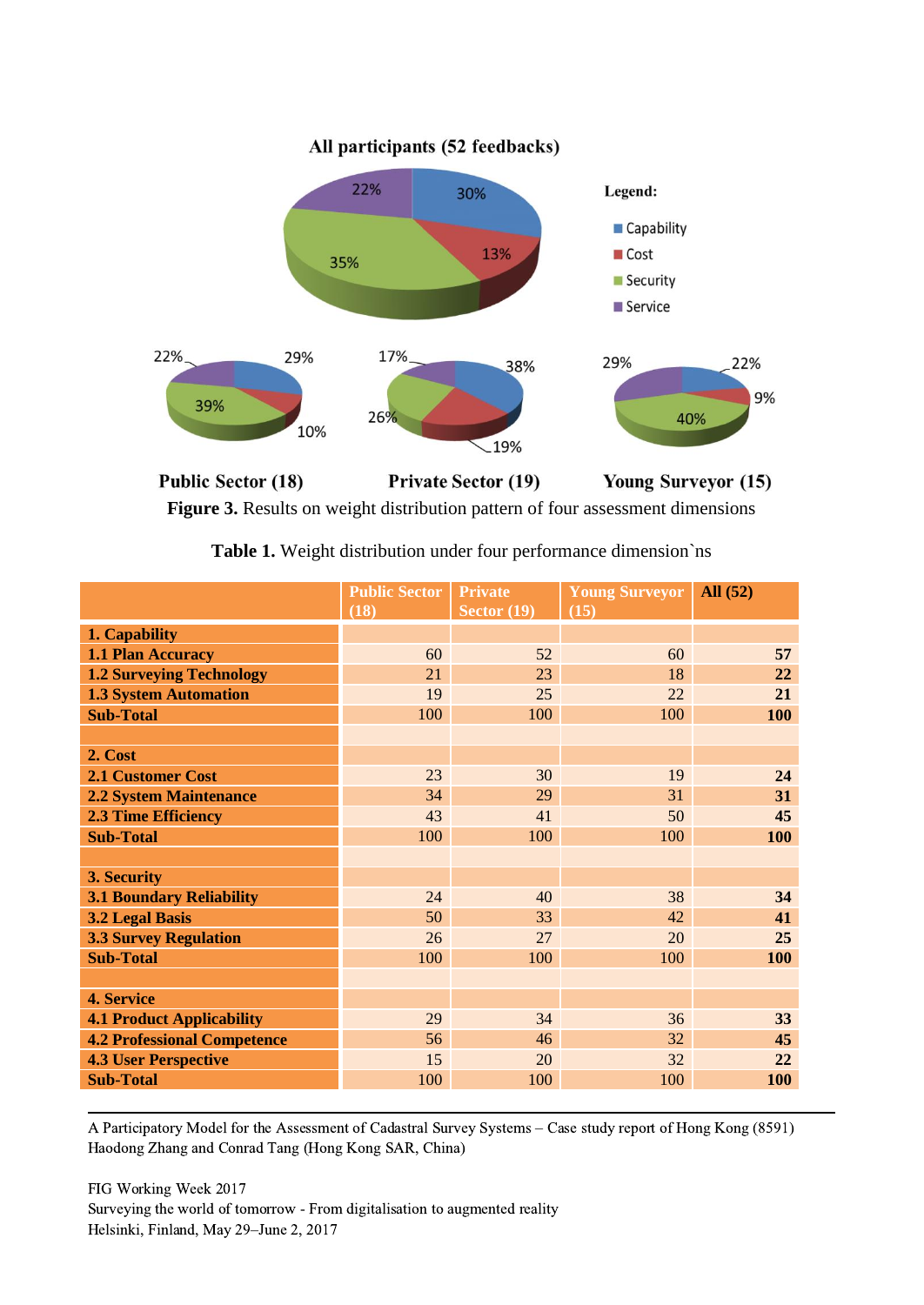Table 1 shows the detailed weight distribution pattern of three sub-divided professional groups under each criterion. Under *Capability*, the weight distribution patterns indicate local cadastral survey practitioners pay more attentions on quality of the cadastral survey outputs: *Plan Accuracy*. Both *Surveying Technology* and *System Automation* have very similar weights among three subdivided groups. Results of the weight distribution of *Cost* show local practitioners assign more weight to the *Time Efficiency* of the cadastral survey services. Among those three surveyor groups, practitioners from *Young Surveyor* consider the time cost most. The weight determination results under *Security* indicate the participated local cadastral survey practitioners consider the *Legal Basis* of the cadastral survey services should have the heaviest weight. Relatively, practitioners from *Private Sector* and *Young Surveyor* consider more on the *Boundary Reliability* of the current cadastral survey records. The averaged weight determination results of three performance indicators under *Service* indicate the participated local cadastral survey practitioners concern more about the *Professional Competence* of the cadastral survey practitioners, especially from the results of *Public Sector*.

#### **4.2 Performance Scores**

Results in Figure 4 shows the overall performance scores of current Hong Kong cadastral survey system are regarded between the level of *Fair* and *Good*. *Young Surveyor* group gives the highest score to current system performance among these three groups. Relatively, all of these three groups rate the highest scores to the *Capability*. Practitioners from public sector rates the lowest criterion performance score to the *Security.*



### 4.2.1 Performance indicator scores under each criterion

 A Participatory Model for the Assessment of Cadastral Survey Systems – Case study report of Hong Kong (8591) Haodong Zhang and Conrad Tang (Hong Kong SAR, China)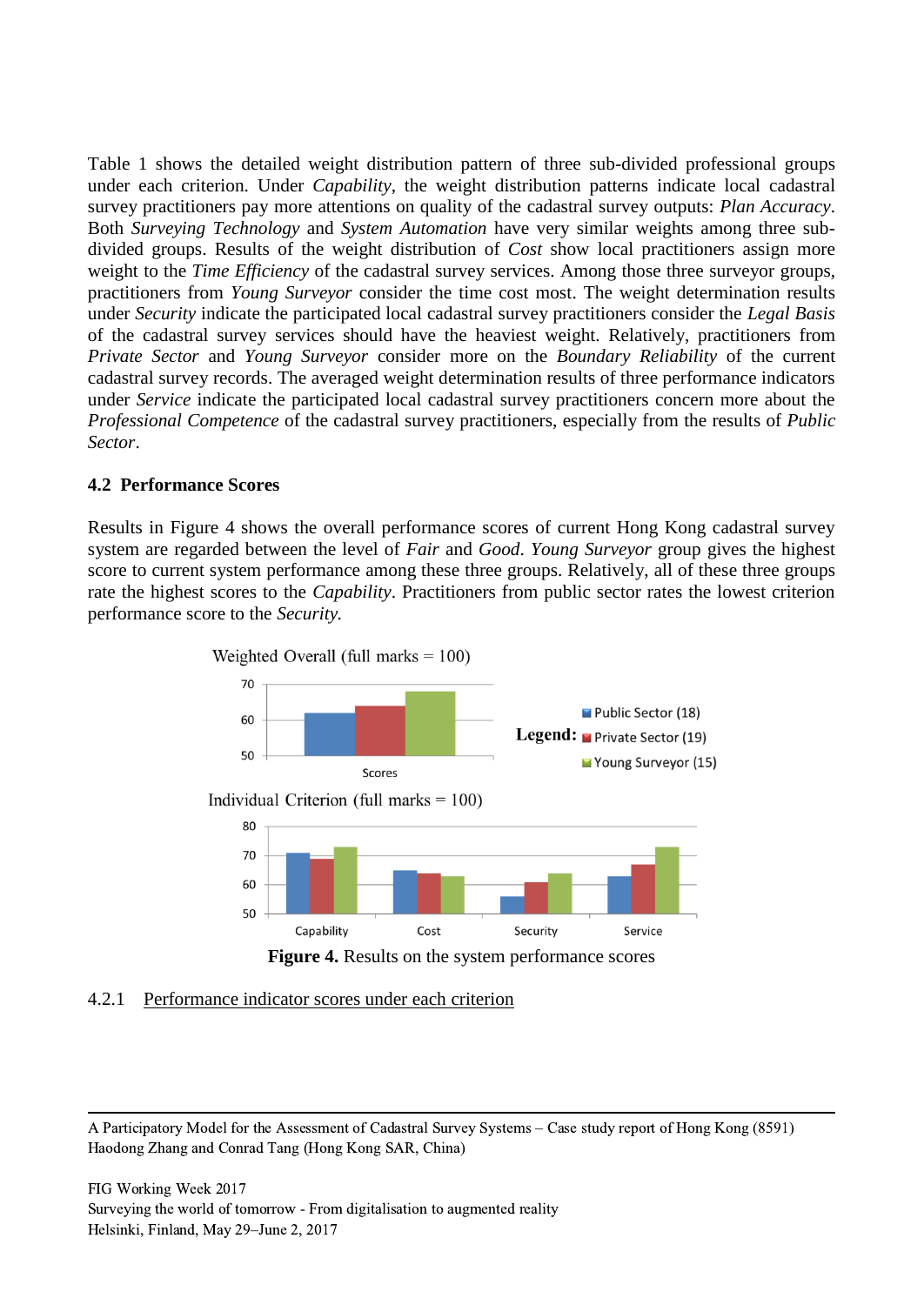|                                    | Public Sector<br>(18) | Private Sector<br>(19) | Young Surveyor<br>(15) | All (52) |
|------------------------------------|-----------------------|------------------------|------------------------|----------|
| 1. Capability                      |                       |                        |                        |          |
| 1.1 Plan Accuracy                  | 71                    | 68                     | 72                     | 70       |
| <b>1.2 Surveying Technology</b>    | 73                    | 75                     | 68                     | 72       |
| <b>1.3 System Automation</b>       | 57                    | 69                     | 65                     | 64       |
|                                    |                       |                        |                        |          |
| 2. Cost                            |                       |                        |                        |          |
| <b>2.1 Customer Cost</b>           | 69                    | 66                     | 65                     | 67       |
| <b>2.2 System Maintenance</b>      | 63                    | 58                     | 63                     | 61       |
| 2.3 Time Efficiency                | 57                    | 60                     | 66                     | 61       |
|                                    |                       |                        |                        |          |
| 3. Security                        |                       |                        |                        |          |
| <b>3.1 Boundary Reliability</b>    | 56                    | 57                     | 56                     | 56       |
| <b>3.2 Legal Basis</b>             | 48                    | 55                     | 57                     | 53       |
| <b>3.3 Survey Regulation</b>       | 62                    | 64                     | 69                     | 65       |
|                                    |                       |                        |                        |          |
| 4. Service                         |                       |                        |                        |          |
| <b>4.1 Product Applicability</b>   | 56                    | 60                     | 68                     | 61       |
| <b>4.2 Professional Competence</b> | 65                    | 68                     | 71                     | 68       |
| <b>4.3 User Perspective</b>        | 57                    | 61                     | 71                     | 63       |

### **Table 2.** Performance scores under four assessment dimensions

Table 2 shows the detailed performance scores of three sub-divided professional groups under each criterion. Under *Capability*, *System Automation* is the relatively weakest performance aspect. Especially in the eyes of practitioners from the public sector, the performance under *System Automation* is below the level of *Fair*. Under *Cost*, *Public Sector* is more satisfied with the performance of *Customer Cost* but has more expectations on the *Time Efficiency*. Under *Security*, *Public Sector* rates the lowest scores in *Legal Basis*. *Young Surveyor* gives the highest score to the performance of *Survey Regulation.*Under *Service*, *Public Sector* has more concerns on the system performance of this criterion and *Young Surveyor* rates the highest score to this set system performance indicators.

### **4.3 Performance Datasets**

After the performance evaluation datasets were collected and analyzed from local cadastral survey practitioners, a set performance review questionnaire was designed and sent to experienced local cadastral survey experts to invite opinions and judgments from them. Those valuable empirical datasets serves a supplementary knowledge base to the previously analyzed assessment results. Total 17 feedbacks are collected from local cadastral survey experts in both public sector (9 feedbacks) and private sector (8 feedbacks). Some findings from those feedbacks are represented.

### 4.3.1 Performance review of *Capability*

 A Participatory Model for the Assessment of Cadastral Survey Systems – Case study report of Hong Kong (8591) Haodong Zhang and Conrad Tang (Hong Kong SAR, China)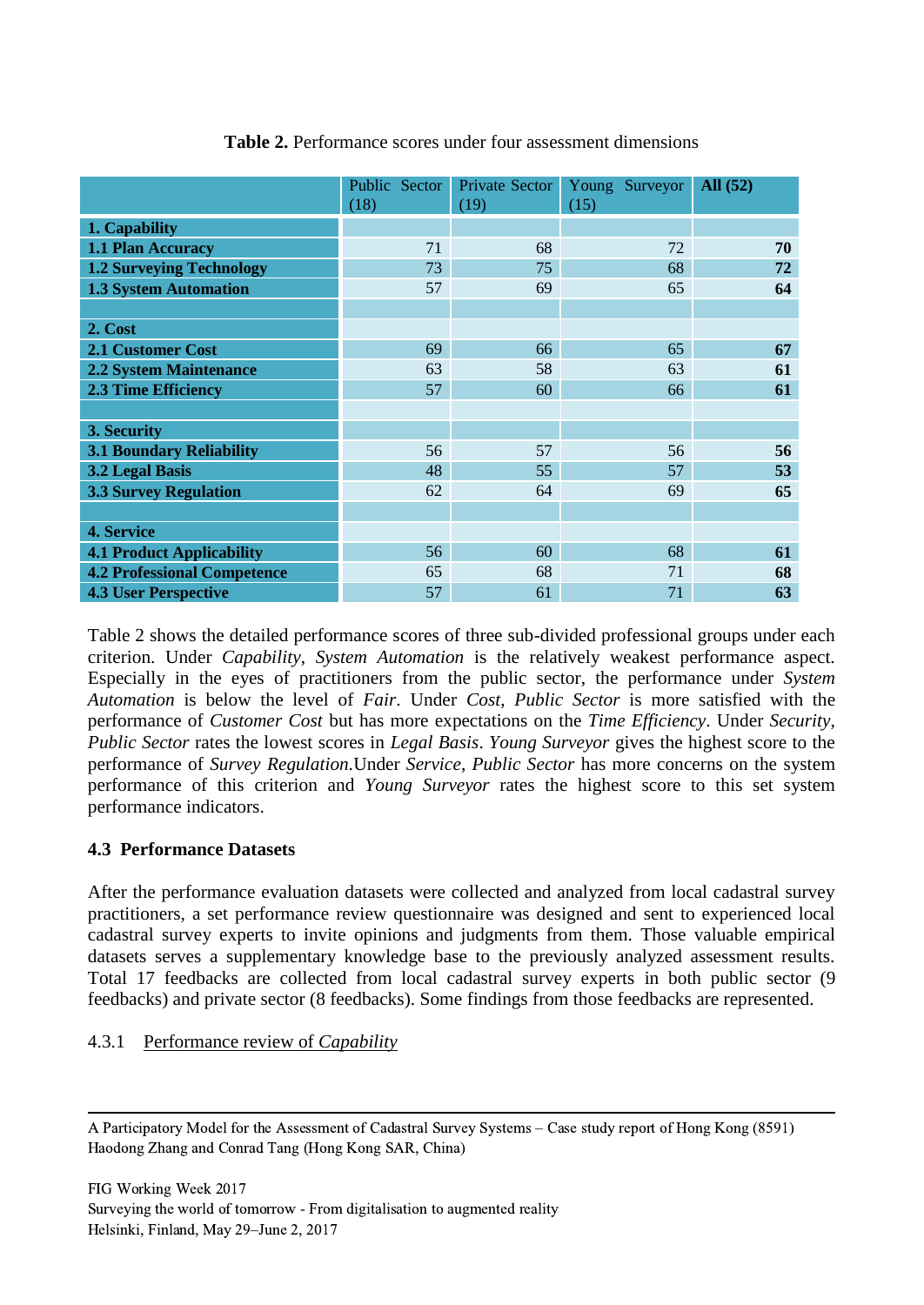The performance review of *Capability* focuses on the user required cadastral survey plan accuracy, the adoption of newly emerged surveying technology and the automation level of the current cadastral survey system. Majority of participated experts identify the required cadastral plan accuracy is millimeter level to centimeter level in urban areas (15 votes) and centimeter level to sub-meter level in rural areas (16 votes). In addition, 14 experts regards the newly emerged surveying technology (e.g. UAV survey and mobile mapping) has a medium to high capability to improve the current local cadastral survey services. However, All assessors identify those new surveying technology is not frequently applied in local cadastral survey processes. Meanwhile, experts from public sector are slightly more optimistic on the issues of applying new surveying technology. In the issue of system automation, most of the participated experts identify the current Hong Kong cadastral survey data model is between analogue files and digital modelling stage.

### 4.3.2 Performance review of *Cost*

The performance review of *Cost* focuses on the customer burden on using cadastral survey services, the number of cadastral surveyors in both public sector and private sector and the time span on cadastral survey issues. A large number of assessors indicate the cadastral survey cost is around 20,000 Hong Kong Dollar (HKD) per lot in urban area (11 votes) and less than 10,000 HKD in the rural area (10 votes). Questionnaire results indicates there are around 50 to 100 licensed land surveyors are major in cadastral surveying in the public sector and around 20 to 50 in the private sector. Relatively inconsistent results are collected on the issue of the time span on cadastral survey issues. This may because of the different interpretations on the definition of the term and the complexity of this issue in nature.

#### 4.3.3 Performance review of *Security*

The performance review of *Security* focuses on the ratio of inaccurate boundary records and boundary dispute cases, legal support on conduct cadastral survey activities and the appropriateness of current institutional rules and guidelines on cadastral survey industry. Results shows majority of the local cadastral survey experts thought there are less than 10% problematic boundaries in the urban area (10 votes) and 25% or less in the rural area (13 votes). Results also shows surveyors from the public sector has more confidence on the reliability of current boundary system in both urban and rural area. Majority of assessors (11 of 17) regard the current legal system is insufficient (8 votes) or very insufficient (3 votes) in supporting the cadastral survey industry. While there are 11 votes to indicate that the currently applied cadastral survey rules and guidelines are fairly meet the demands of the industry.

#### 4.3.4 Performance review of *Service*

The performance review of *Service* focuses on the level of adoption and sufficiency of cadastral survey products, the performance of current education and licensing/practising system and accessibility of cadastral survey records. Result shows the majority of participated local cadastral survey experts (10 votes) indicate the cadastral survey products are sufficient and frequently applied by the local land stakeholders. Almost all assessors thought the current education system (16 votes) and practising scheme (15 votes) are fairly or well performed. Meanwhile, survey experts from both

 A Participatory Model for the Assessment of Cadastral Survey Systems – Case study report of Hong Kong (8591) Haodong Zhang and Conrad Tang (Hong Kong SAR, China)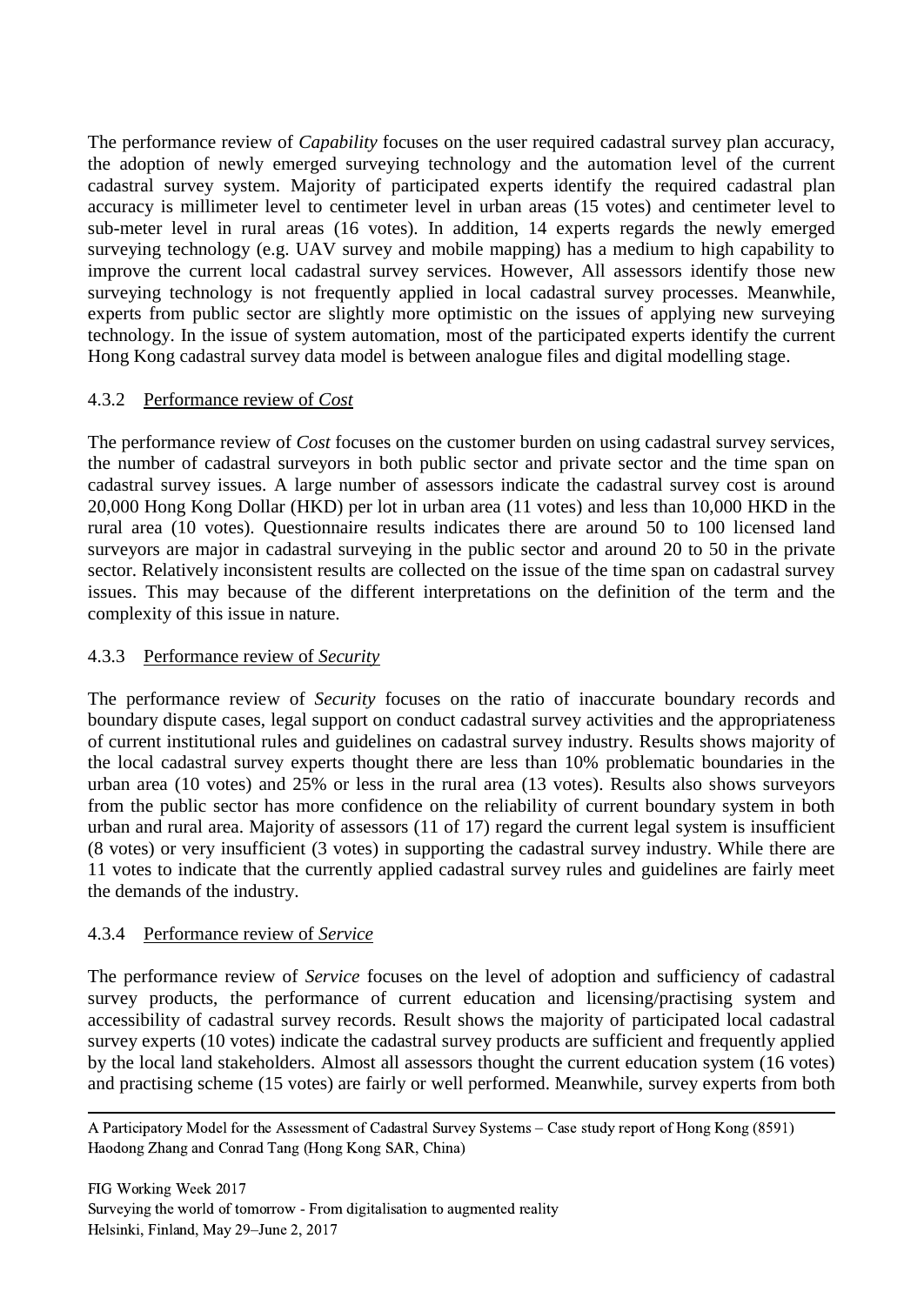public sector (7 votes) and private sector (7 votes) frankly thought private practitioners are not easy to collect cadastral information from different government departments or organizations.

## **5. CONCLUSIONS**

Performance-review facilitates an organization to meet its user demands and achieve planned goals. Evaluation on the performance of a cadastral survey system helps decision makers understand the current development of the cadastral survey industry and the way forward to enhance its performance. As an indispensable land administration function, the performance of the cadastral survey system provides an indicator of the land industry operations. There is no easy way to assess a cadastral survey system.

This paper first introduces the design of a structured multi-criteria performance assessment model to assess individual cadastral survey systems in a holistic way. The established structured model settles the question of what to measure and how to measure through a set of assessment criteria and performance indicators. The proposed model parameters intend to bring different understandings of a cadastral survey system performance into a common framework and measuring its achievements by normalized yardsticks. Further, the implementation of a participatory scheme to incorporate judgments from local cadastral survey practitioners is introduced.

A case study applies the model methodology to evaluate the performance of current Hong Kong cadastral survey system from its practitioners. Detailed assessment results are presented and analyzed. Opinions and judgements from practitioners in the public sector, private sector and young surveyors are compared and analyzed. A "multi-view" of the current status of the Hong Kong cadastral survey industry is represented by the "peer-review" survey feedbacks under the proposed assessment criteria set. Through the assessment model, solid performance evaluation and review datasets are formed by the local cadastral survey industry and can serve as references for new land polices and enchantment projects.

The case study of the Hong Kong cadastral survey system shows the capability of the designed multi-criteria assessment model and the applied participatory approach in investigating the development of individual cadastral survey systems. In addition, the assessment criteria set is not fixed. Different systems world-wide may adjust their evaluation criteria to better meet the design of their own cadastral survey systems. Meanwhile, those model normalized performance scores can still be valid as a set of international benchmarking elements to share understandings on the development cadastral survey systems and shed lights on areas for improvement.

### **ACKNOWLEDGMENT**

This paper is supported by PolyU B-Q32N (RGC Ref No. 525712), G-YBFQ and H-ZJKE funding and HKIS conference funding.

 A Participatory Model for the Assessment of Cadastral Survey Systems – Case study report of Hong Kong (8591) Haodong Zhang and Conrad Tang (Hong Kong SAR, China)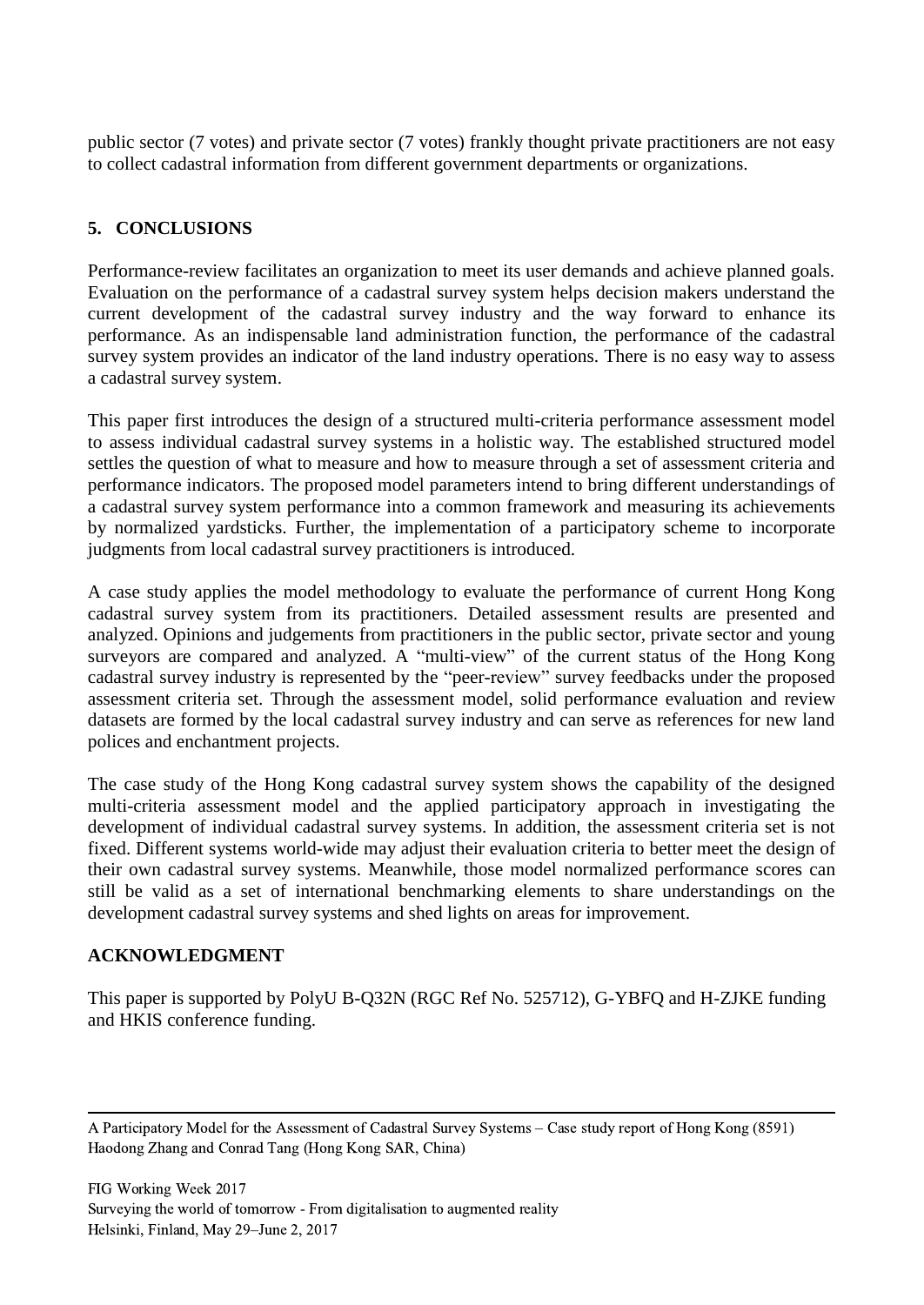#### **REFERENCES**

- Census and Statistics Department (2015). *Population Estimates*. Retrieved September 19, 2016 from The Hong Kong Census and Statistics Department Web Site: <http://www.censtatd.gov.hk/hkstat/sub/so150.jsp>
- Cheung, E. (2016). *Land Surveyor WordPress*. Retrieved September 01, 2016 from: [https://hklandsurveyor.wordpress.com](https://hklandsurveyor.wordpress.com/)
- Enemark, S., Williamson, I., & Wallace, J. (2005). Building modern land administration systems in developed economies. *Journal of Spatial Science, 50*(2), 51-68.
- HKIS (2016). *Directory and Annual Report 2014-2015*. Retrieved September 20, 2016 from The Hong Kong Institute of Surveyors Web Site: http://www.hkis.org.hk/hkis/ar/2014-2015/ar-2015.pdf
- Koo, A. K. C. (2013). Proving property boundaries. *Conveyancer and Property Lawyer*(77), 395- 402.
- Kowk, C. H., & Tang, H. W. (2010). *The future and development of the Hong Kong cadastral management system.* Paper presented at the 6 Seminario do Desenvolvimento Topo-Cartografico entre os Dois Lados do Estreito, Macau.
- Lai, L. W. C., Chau, K. W., & Lorne, F. T. (2015). 'Unclear' initial delineation of property boundaries and the third Coase Theorem. *Land Use Policy, 47*, 273-281.
- Leung, S. C. (2007). *Survey record plan vs survey result plan.* Paper presented at the FIG Working Week 2007, Hong Kong SAR, CHINA.
- McLaughlin, J. (1978, October 5-7, 1978). *The assessment of multipurpose land registration and information systems.* Paper presented at the Second MOLDS conference: implementation of a modern multipurpose land data system, Washington, D.C.
- Mitchell, D., Clarke, M., & Baxter, J. (2008). Evaluating land administration projects in developing countries. *Land Use Policy, 25*(4), 464-473.
- Saaty, T. L. (1980). *The analytic hierarchy process: planning, priority setting, resource allocation.* Texas: Mcgraw-Hill.
- Steudler, D., Williamson, I., Kaufmann, J., & Grant, D. (1997). Benchmarking cadastral systems. *Australian Surveyor, 42*(3), 87-106.
- Tang, C. (2001). *An assessment of the Hong Kong cadastral survey system*. Paper presented at the FIG Commission 7 International Symposium Cadastre and Land Management, Gavle, Sweden.
- Tang, C. (2002), Cadastral survey system enhancement in the Hong Kong Special Administrative Region of the People's Republic of China, *PhD Thesi*s, The Hong Kong Polytechnic University.
- Tang, C. (2004). Legal sanction of boundary. *The Hong Kong Institute of Surveyors Journal, 15*(1), 72-80.
- Tang, H. W. (2010). Hong Kong leasehold land tenure and boundary system. *Journal of Cadastre, 40*(1), 49-61.

 A Participatory Model for the Assessment of Cadastral Survey Systems – Case study report of Hong Kong (8591) Haodong Zhang and Conrad Tang (Hong Kong SAR, China)